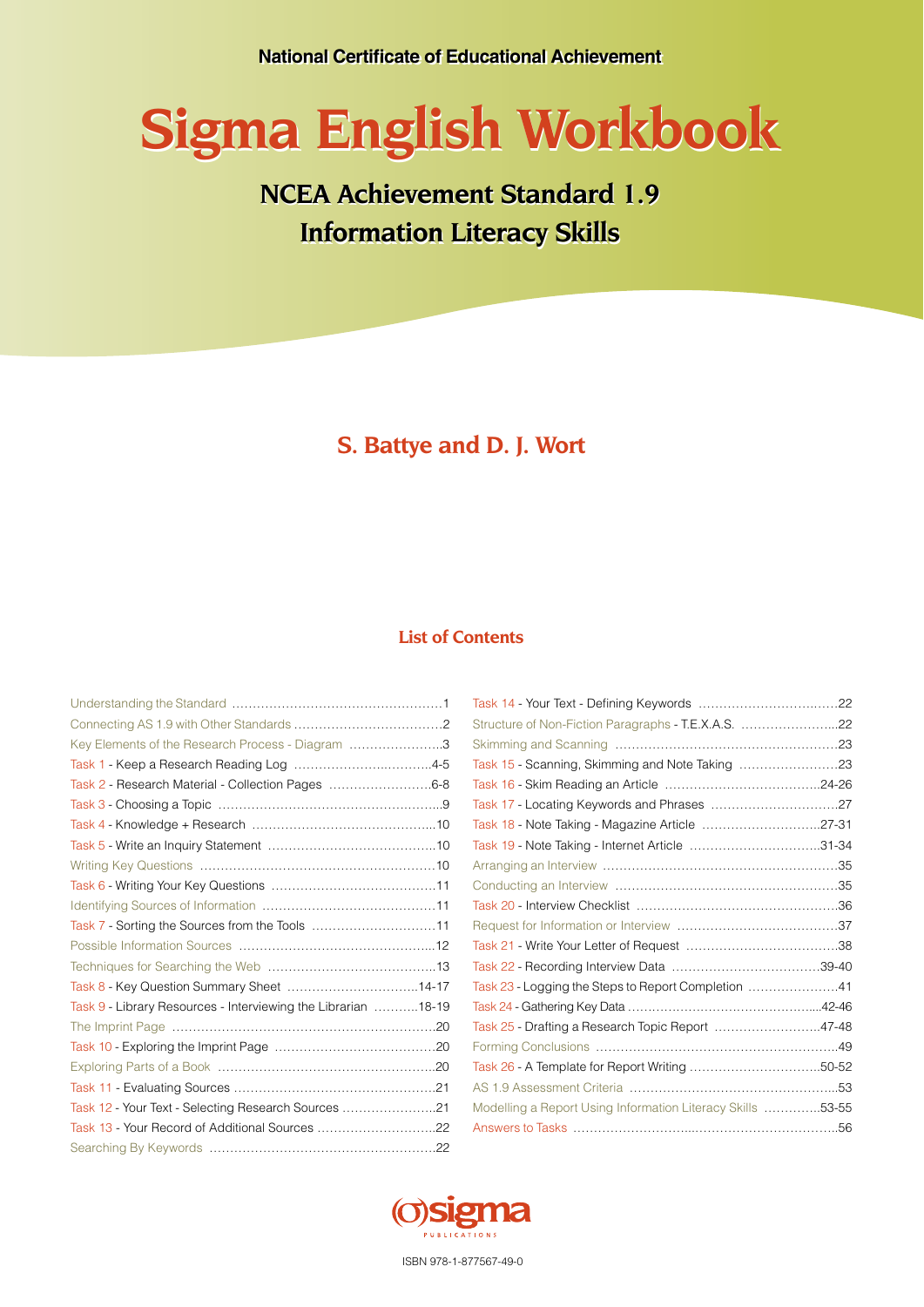## <span id="page-1-0"></span>Understanding the Standard

## Achievement Standard 1.9 - Information Literacy Skills AS90853

| Title: Information Literacy Skills.                        |               |  |                        |                                                                       |                                                                       |  |
|------------------------------------------------------------|---------------|--|------------------------|-----------------------------------------------------------------------|-----------------------------------------------------------------------|--|
| Assessment : Internal                                      | $C$ redits: 4 |  | Subfield: English      | Domain: English Written Language                                      | This Version Published: 17 December 2010                              |  |
| Achievement                                                |               |  | Achievement with Merit | Achievement with Excellence                                           |                                                                       |  |
| Use information literacy skills to form<br>conclusions(s). |               |  |                        | Use information literacy skills to form<br>convincing conclusions(s). | Use information literacy skills to form<br>perceptive conclusions(s). |  |

To pass this standard you will have to frame an inquiry on an authentic topic, locate, process and evaluate information from at least two sources, and present the research as a report in either an oral, written and/or visual form.

In preparing for the internal standard examination you will independently select a topic, write an inquiry statement, conduct an inquiry using planning, reading, interviewing, listening, and note taking skills. In addition you will document sources, ask key questions or formulate a hypothesis, make a judgement and clearly record your research processes.

Skills Required for Success in this Achievement Standard

- ❏ Use information literacy skills to form conclusion(s) : means to take information from a variety of sources in order to answer questions that you pose and make judgements about the overall topic.
- ❏ Use information literacy skills to form convincing conclusion(s) : means to pose and answer questions directly and clearly connect independent thoughts and opinions to the overall topic.
- ❏ Use information literacy skills to form perceptive conclusion(s) : means to present carefully reasoned thoughts and opinions, based on trends or patterns that can be drawn from the selected information.

## Determining Your Grade - Levels of Thinking

The grades Achievement, Merit and Excellence represent different levels of thinking. This standard requires a student to formulate and answer a key research question and form an hypothesis as a result. Consider the following two questions.

#### Question 1 : *What does the law say about teenagers taking illegal substances?*

This question requires only a simple level of thinking and research in order to answer the question, so the only level you are likely to attain is Achieved.

#### Question 2 : *What impact does the taking of illegal substances have on teenagers' friendships?*

This question can be answered showing a simple understanding or a deep understanding. For tasks like this the full range of grades (Achievement, Merit and Excellence) are available and your awarded grade will depend on the level of understanding you display. The key words are 'What impact does ...

#### Achievement Level Thinking

First you need to understand the meaning of the term use information literacy skills. Secondly you need to show that you understand the meaning of the term to form conclusion(s). In doing so you will demonstrate that you have understood the task being set. In completing the task you will be reading and writing 'on the lines'.

#### Merit Level Thinking

As well as doing all of the tasks identified for Achievement Level Thinking (above) you will need to demonstrate that you can form convincing conclusion(s) as a result of undertaking your research. Your conclusion may be a decision or judgement, for example on a controversial topic; in doing so you will be reading and writing 'between the lines'.

#### Excellence Level Thinking

As well as doing all of the tasks identified for Achievement and Merit Level Thinking (above) you will need to demonstrate that you can form perceptive conclusions by selecting the best information with which to answer the questions you have formulated and make judgement statements to show your own thoughts about individual questions and the purpose of the whole topic; in doing so you will be reading and writing 'beyond the lines'.

#### Sitting the Examination

You may be asked to keep your work in a *portfolio* allowing you to work on your research project over a period of time. You will be required to work on the presentation of your information literacy research report under particular conditions set by your school.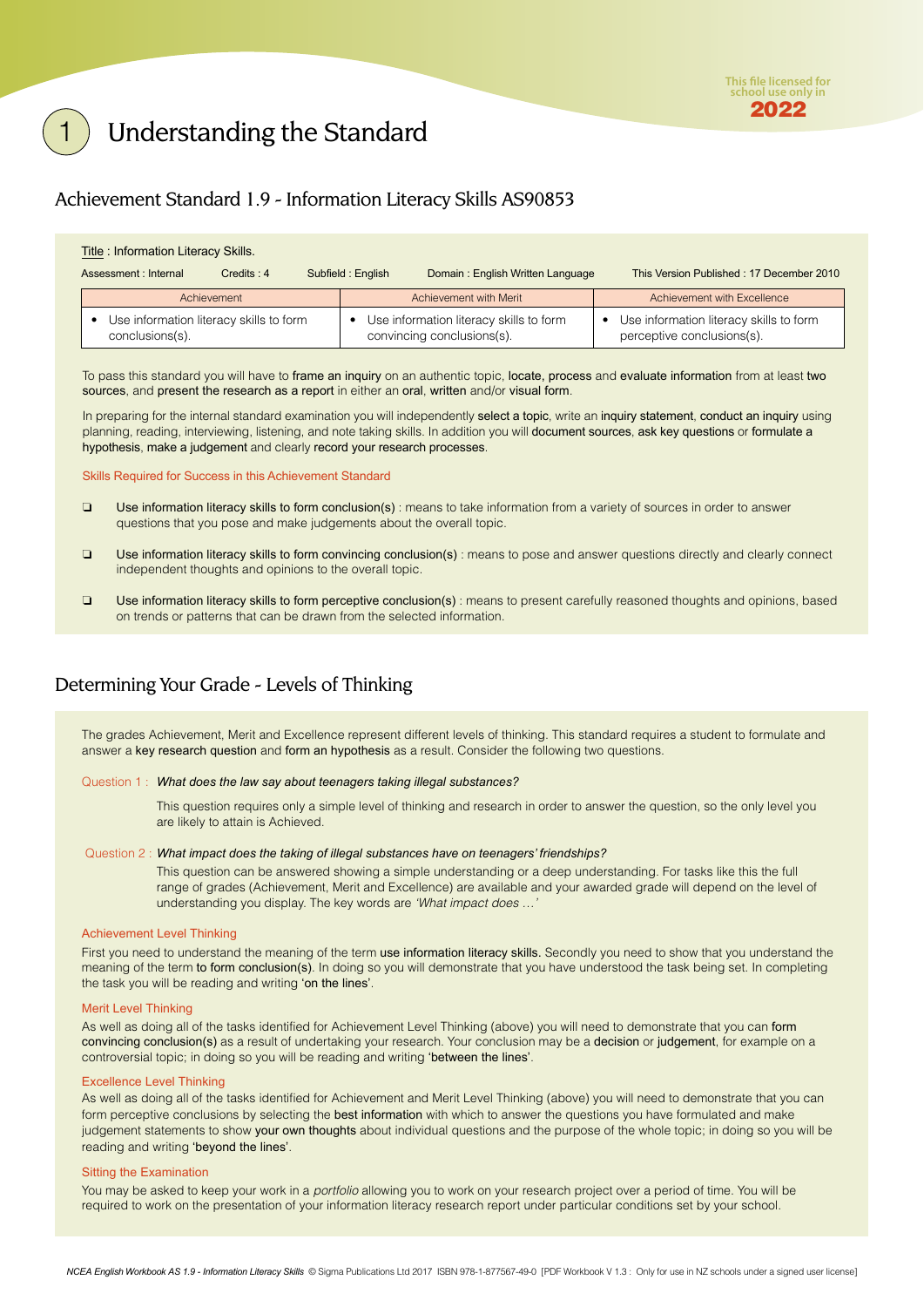## <span id="page-2-0"></span>Understanding the Standard

## Connecting AS 1.9 with Other Standards

AS 1.9 is a standard that you can work on throughout the year, both in and out of class. The standard can be closely related to AS 1.5 Produce formal writing, AS 1.6 Construct and deliver an oral text and AS 1.7 Create a visual text. Your teacher will advise you.

### Researching Experience

The key to achieving this standard is to find a good research topic by using a variety of sources. You also need to feed your knowledge base and develop your vocabulary by reading texts especially in the non-fiction section of the library.

In addition, you could read articles from your local suburban newspaper or from one of the major daily newspapers. It is likely that articles and news reports will give you research topic ideas.

Magazines such as the Listener, Creme and New Zealand Geographic will also assist you greatly in expanding your vocabulary and general knowledge. Your school library will most likely hold a vertical file with cuttings from newspapers and magazines arranged on a topic basis which will also assist you.

If you come across material that sparks your interest in a potential research topic, you can collect photocopied articles, copy and paste texts from online sources into your own files (e.g. daily news sites), or clip articles from actual newspapers and magazines such as The New Zealand Herald. If you use online sources be aware that you need to take note of the exact source (address) of the material.



FIND RESEARCH IDEAS IN THESE

One key source if information now available in most school libraries is EPIC, a computer based resource which allows students access to a huge data base of information. If you are in doubt about the appropriateness of a topic to use for this standard, refer to your teacher who will advise you.

#### For research ideas read about and view issues here.



#### Look Closely at the Structure of the Texts You Read

Look closely at the way the writers have constructed their text on your chosen research topic. What is their viewpoint on the research topic you have selected? How convincing is the writing? Do you agree or disagree with the writer's conclusion? Does it provide you with concrete information based on fact or is it merely an opinion? This sort of close examination of the pieces you read will develop Excellence level thinking.

#### Practise Punctuation and Spelling

You can also sharpen your awareness of the text by noticing the details of the punctuation the writer has used. Reading aloud is great way to gain a better understanding of the text. You need to pay attention to which words are emphasised or stressed, where commas have been placed (small pauses) and which sentences are questions or statements. Many topics will generate their own language or jargon. You may need to define words to 'unlock' a higher level of understanding of your chosen topic.

Your own spelling and punctuation are also important considerations. To reach Excellence level your writing must be 'fluent and coherent'. Correct spelling and punctuation skills are essential to reach this level.

#### Think P.A.M.T. Think PAMT : Purpose, Audience, Message and Techniques.

In every piece you read, try to identify what the writer's purpose or reason is for writing this particular text, who their chosen audience is, what key messages or themes they want to deliver and what techniques (language features) they use to get those messages across to their desired audience. By reading and rereading your studied written texts, you can begin to make an original comment on the writer's writing style which communicates their viewpoint on their chosen topic.

The Purpose for writing a text can be : To entertain; To inform; To express feelings; To persuade; To affect the reader's feelings; To pass on a message; To make contact; To explore an idea.

The type of Audience can be : Children, Teenagers, Adults, Sports people, or people with an interest in a specific genre (type) of writing. The Type of Text or genre can be : Science Fiction, Fantasy, Sport, History, Romance, Crime, Craft, Fishing, Cooking, Gardening, Gaming, Biography, or Theatre, Film and Television.

Considering the way texts are constructed develops excellence level thinking.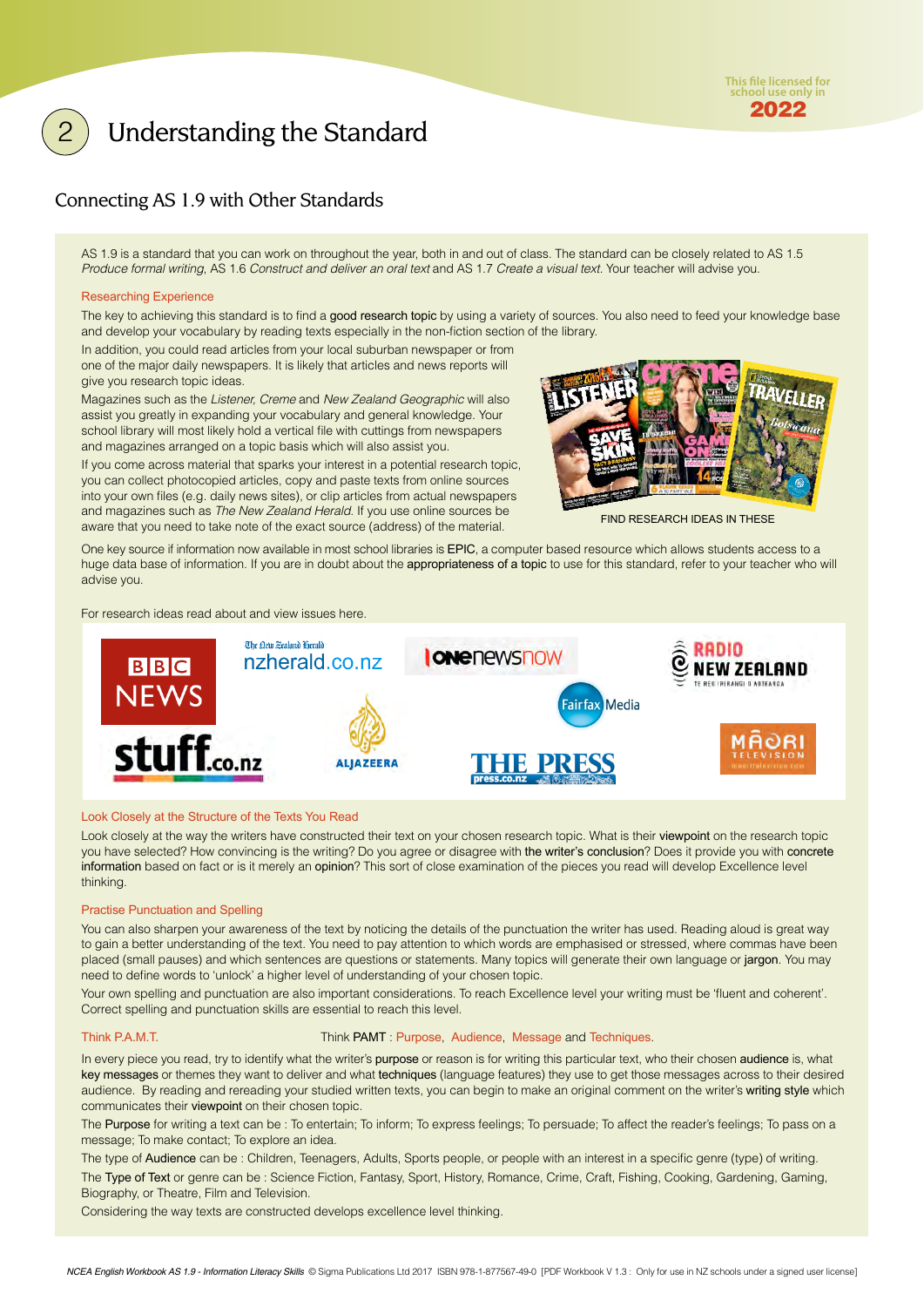## <span id="page-3-0"></span>Interest and Knowledge

## What Do You Need To Know?

You need to have knowledge about issues and current affairs and you need to develop your ideas and feelings in response to those issues. You will need to become aware of the facts related to the issues as well as the opinions that people have on them, including your own.

Your knowledge base for this topic can come from a variety of sources including topics you have studied in English or other curriculum subjects where you have or are currently conducting research. You will find the answers to questions in a variety of places including New Zealand focussed books, newspapers and magazines, radio and television programmes, and government related websites such as New Zealand History, the Encyclopedia of New Zealand, NZ On Screen or NIWA (National Institute of Water & Atmospheric Research).

Most of these types of publications will be required to meet certain standards and can be considered 'reliable' sources. In addition you can access and retrieve articles from websites such as internationally recognised publications such as the Encyclopedia Britannica. Your school librarian may introduce you to other useful research focussed websites and publications. Other possible sources include local museums and art galleries where you can find both written material, objects of interest and experts who may be willing to be interviewed. You can also access New Zealand specific knowledge base help from teachers such as the free National Library and Ministry of Education 'Many Answers' website available at http://www.ManyAnswers.co.nz.

At a personal level your family archives may contain material that you could use in this project. You may discover that you have people within your family circle who would be able to provide you with relevant and reliable information on your chosen topic. The key thing is not to rely on just one source.

#### The Inquiry Process

The process of inquiry involves; choosing a topic or focus, writing key questions, finding information, selecting relevant information, note taking, forming a hypothesis, reach a conclusion or judgement and record the research process. See how these processes fit into a process by closely examining the process diagram on page 3.

## Task 3 Choosing a Topic

Here are a range of research topics. Highlight the five subjects that most interest you or which you already know something about. You can choose one to be your research topic if you wish. Write down eight other possible research topics of your own in the spaces provided below. [Note : These topics are 'broad headings' only. They will require more refinement as you develop your research questions.]

| Attitudes to Young People  | Road Safety            | Teenagers and Faith     |
|----------------------------|------------------------|-------------------------|
| Sport in Schools           | Global Warming         | Performing Arts         |
| Teenage Health Issues      | Peer Pressure          | Teenagers and Jobs      |
| Teenagers and Social Media | <b>Plastic Surgery</b> | Keeping Safe            |
| Animal Abuse               | Teenagers and Food     | Minority Cultures in NZ |
| Body Image                 | <b>Friendships</b>     | What Schools Teach      |
| Gaming                     | Our History            | Financial Literacy      |
| Choosing a Career          | Māori Radio / TV       | Youth Pay Rates         |
| Tattoos                    | Dating                 | Teenagers' Rights       |
| Te Reo in Schools          | Substance Abuse        | <b>Fitness</b>          |
| Sustainability             | <b>Happiness</b>       | Prejudice               |
| The Generation Gap         | <b>Being Creative</b>  | <b>Hobbies</b>          |

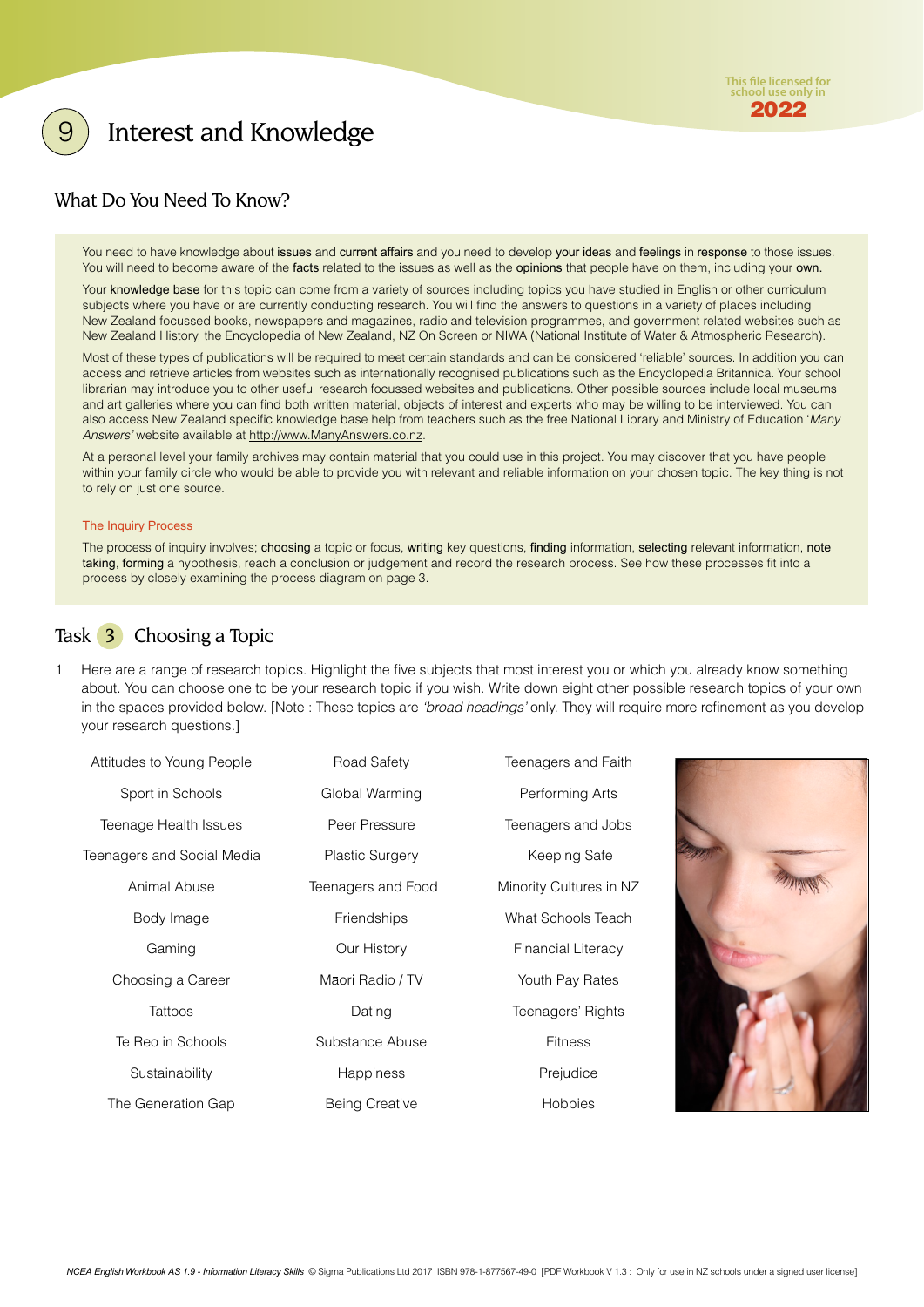

## $\left(15\right)$  Summarising Data

## Task 8 Key Question Summary Sheet - continued

| Topic:                                 |                                     |                                   |
|----------------------------------------|-------------------------------------|-----------------------------------|
| Framing the Inquiry<br>Key Question 2: |                                     |                                   |
| What I know:                           | Keywords used are:                  | Where I will get my information : |
|                                        |                                     |                                   |
|                                        |                                     |                                   |
|                                        |                                     |                                   |
| Collecting Data:                       |                                     |                                   |
| Source                                 | <b>Key Question One (Relevance)</b> | Evaluation (Usefulness)           |
|                                        |                                     |                                   |
|                                        |                                     |                                   |
|                                        |                                     |                                   |
|                                        |                                     |                                   |
|                                        |                                     |                                   |
|                                        |                                     |                                   |
|                                        |                                     |                                   |
|                                        |                                     |                                   |
|                                        |                                     |                                   |
|                                        |                                     |                                   |
|                                        |                                     |                                   |
|                                        |                                     |                                   |
|                                        |                                     |                                   |
|                                        |                                     |                                   |
|                                        |                                     |                                   |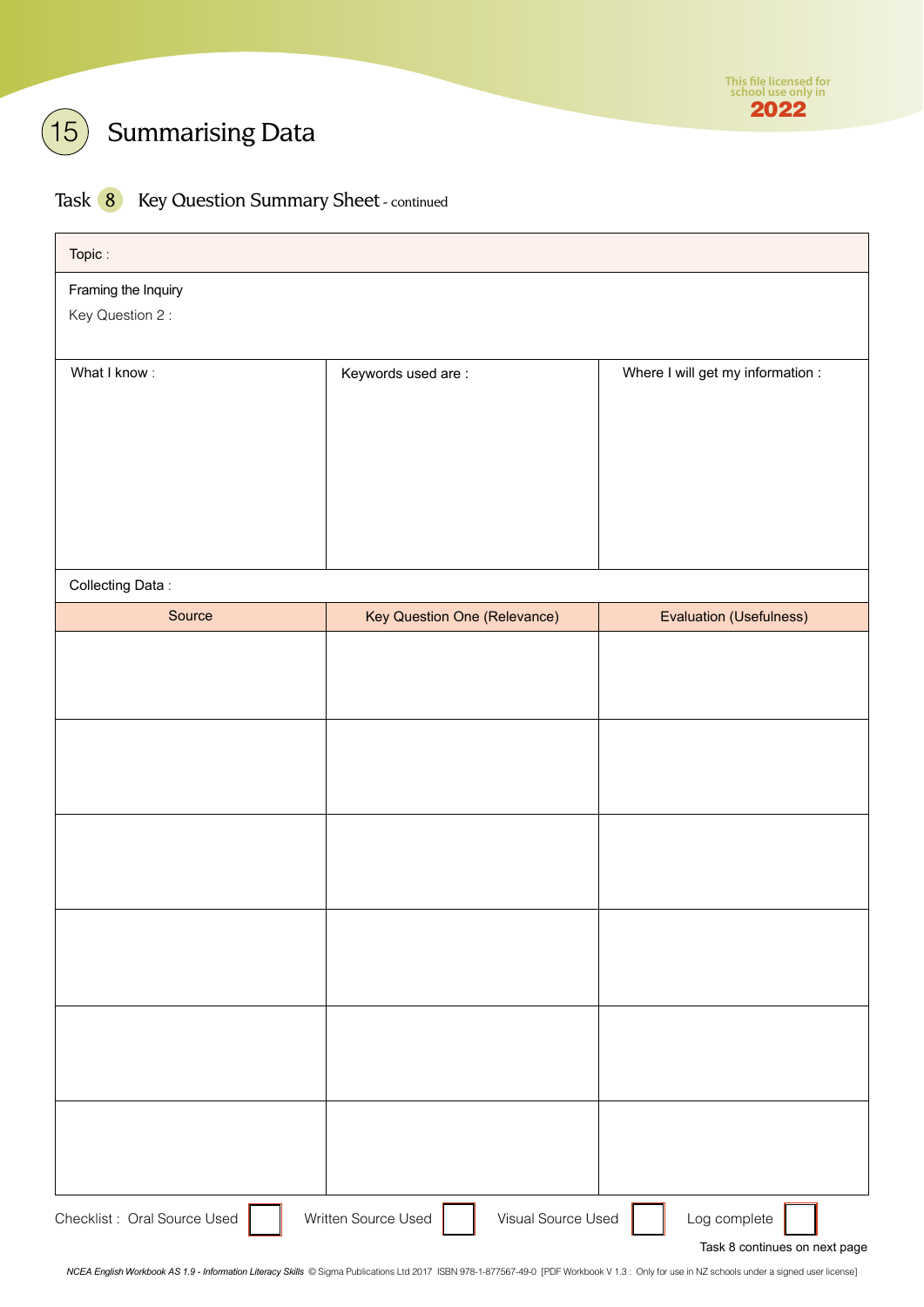

## <span id="page-5-0"></span>Recognising Important Parts of a Book

## The Imprint Page

When considering the usefulness of a book or magazine for your own research you need to quickly examine the various parts of the printed work in order to find out whether or not it is current. The imprint page, which can usually be found at the front of the book (at the back for this book) will tell you :

- the title of the book or periodical (magazine),
- the author(s) or editor(s) name(s),
- the year of publication and year of the most recent edition,
- the publishing company's name,
- the copyright statement which tells you what you may or may not do with the text,
- the International Standard Book Number (ISBN),
- the origin of the book or magazine i.e. where it was published.

### Task 10 Exploring the Imprint Page

- 1 Find the imprint page at the back of this Sigma Workbook and answer the following questions :
- a) Where you would normally expect to find the imprint page?
- b) What is the title of this book?
- c) The authors' names are :
- d) The year of publication of this book is :
- e) The publishing company's name is :

| f) Which of these is the copyright symbol? (circle it) |  |  |  |  |  |  |  |
|--------------------------------------------------------|--|--|--|--|--|--|--|
|--------------------------------------------------------|--|--|--|--|--|--|--|

- g) The ISBN number is the 'International Standard Book Number'. It is an individual number carried by every book produced anywhere in the world. It also identifies the country of publication, the publisher. Find this workbook's ISBN and write it out here :
- h) How could I contact the designer of the cover?
- i) Who printed and bound this book?

### Exploring Parts of a Book

Other parts of the book that are important for you to know about and use are :

❑ Table of Contents

This is found in the first few pages of the book and lists the chapter headings and the pages on which they start.

❑ The Appendix

The appendix, which only exist in some books, is where additional information is provided, for example charts, statistics and tables.

❑ The Bibliography or References

This section is usually found at the back of the book just before the index and lists the sources the author used to write the book. Notice in the following example how the books and newspaper references, in a book about the environment, are listed alphabetically by the last name of the writer. Examples :

Campbell, Hamish, Technically it's just an aftershock, New Zealand Herald, 23 February 2011. Hulme, Keri, The Silences Between : Moeraki Conversations, Auckland University Press, Auckland, 1982. Young, David, Faces of the River : New Zealand's Living Water, TVNZ Publishing, Auckland, 1986

❑ The Index

The index contains an alphabetically ordered, itemised list of all of the topics and names referred to in the book, together with the relevant page number. Example: B Body language pgs 121, 147, 165

Bold lettering pgs 127, 141 Bubble/Balloon Speech pgs 65-66, 102, 105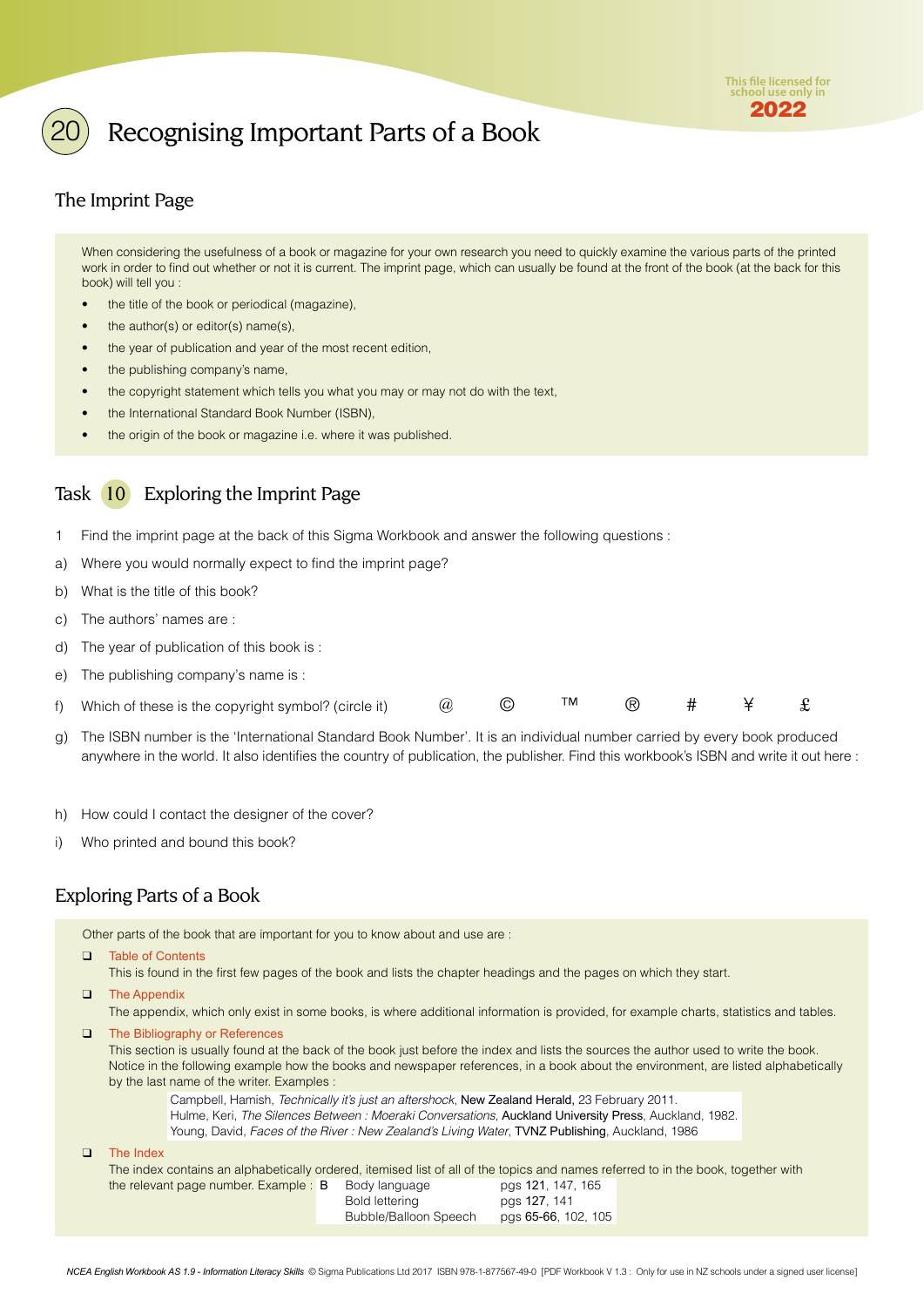



### Task 16 Skim Reading an Article - continued

#### What went wrong?

Around half of applicants sitting their restricted licence and around 65% of those going for their full licences pass their tests the first time. Some sit their tests several times before succeeding.

Failure can be as a result of vehicles not being up to standard (including defective lights, worn tyres or insufficient petrol in the tank), making more than one 'critical error' or making an 'immediate failure' error.

A critical error - accounting for around 58% failures on the restricted test - includes driving too fast or two slow, failing to look, failing to signal, blocking a pedestrian crossing, mounting a kerb, stalling and not stopping fully at a stop sign. The most common fault is not signalling.



Driving dangerously on a test will lead to immediate failure - most commonly speeding excessively or failing to give way. People going for their full licences most often fail due to not signalling or driving at excessive speed.

Applicants unhappy with the outcome of driving tests can contact the NZTA (nzta.govt.nz/about/contact) to make a complaint. The AA takes bookings for driving tests and provides venues for the tests to be run from, but the testing is not done by AA staff or contractors.

### Learn to Drive the AA Way

For more information on AA Ignition, arranging driving lessons and booking NZTA- approved AA Defensive Driving Courses, go to aa.co.nz/. AA Centres sell the New Zealand Road Code practical test guide books and CDs and vouchers for online practice tools. To be eligible for AA Ignition, participants need to have held their learner licence for two months or less.

Adapted with permission from Learning Curves - How to get new drivers on the road by Kathryn Webster. The article was featured in the Summer 2014 edition of AA Directions magazine.

1b) Write the title of the main article here.

c) Write the title of the side bar column here.

| d)         | What is the whole article mainly about? (Tick one) |                                                      |  |     |                                                  |  |  |  |
|------------|----------------------------------------------------|------------------------------------------------------|--|-----|--------------------------------------------------|--|--|--|
|            | i)                                                 | Parental control of teenagers who drive cars.        |  | ii) | How parents can be involved the teaching.        |  |  |  |
|            | iii)                                               | The benefits of learning from driving professionals. |  | iv) | Current rules related to passing a driving test. |  |  |  |
| e)         |                                                    | What sub themes or ideas are in the article?         |  |     |                                                  |  |  |  |
|            | $\mathsf{i}$                                       |                                                      |  |     |                                                  |  |  |  |
|            | ii)                                                |                                                      |  |     |                                                  |  |  |  |
|            | iii)                                               |                                                      |  |     |                                                  |  |  |  |
| $\uparrow$ |                                                    | The main purpose of the article is: (Tick one)       |  |     |                                                  |  |  |  |
|            | i)                                                 | to inform people about a service                     |  | ii) | to amuse                                         |  |  |  |
|            | iii)                                               | to make people fearful                               |  | iv) | to make teenagers take notice                    |  |  |  |
| g)         |                                                    | The target audience for the article is: (Tick one)   |  |     |                                                  |  |  |  |
|            | i)                                                 | Children                                             |  | ii) | Teenagers                                        |  |  |  |
|            | iii)                                               | Adults                                               |  | iv) | Parents                                          |  |  |  |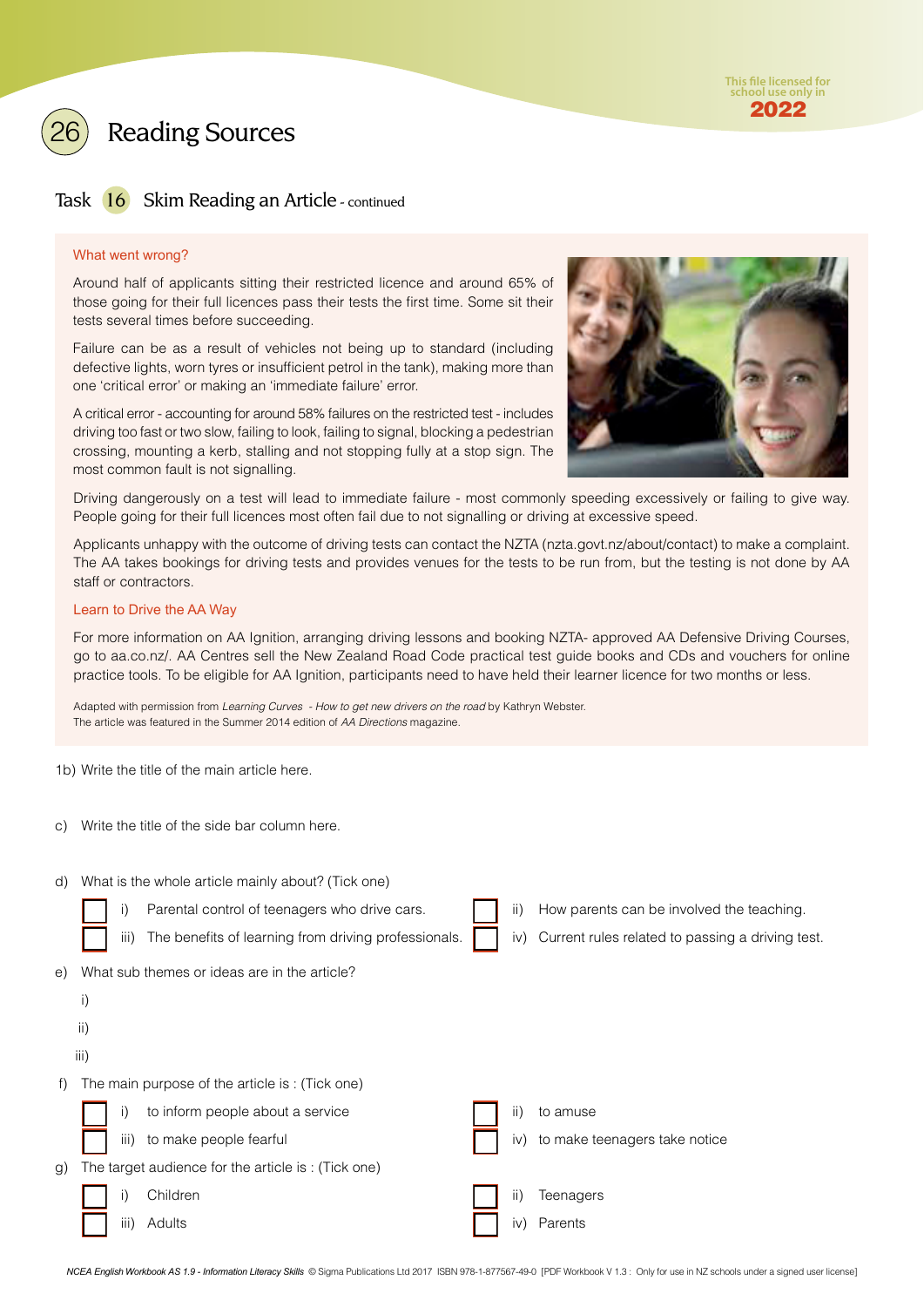



## Task 18 Note Taking - Magazine Article - continued

1c) Use this page to take notes on the material from the article's side bar on page 25.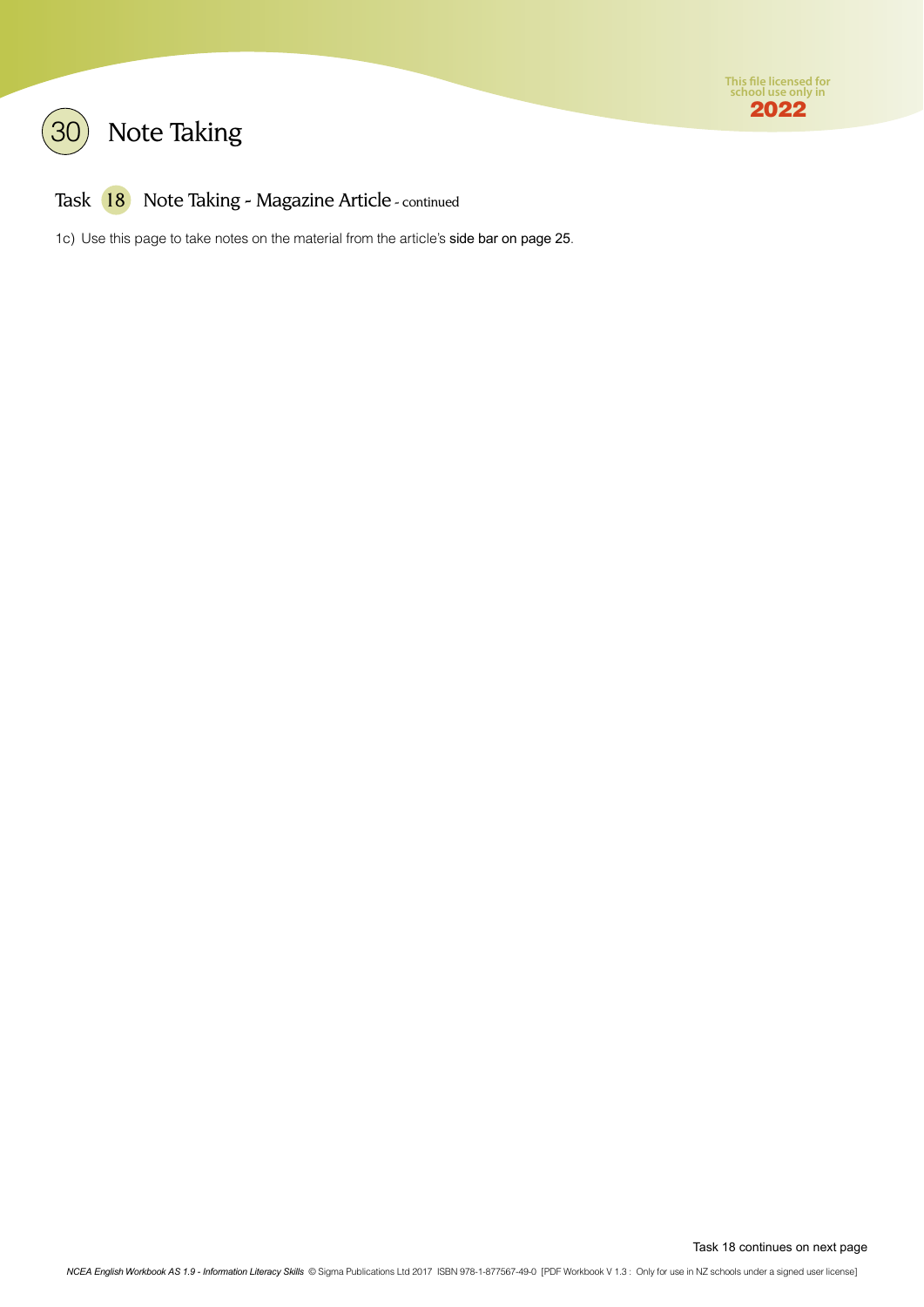<span id="page-8-0"></span>

## Forming Conclusions

For a research report to gain a Merit grade it has to make *convincing conclusions* and to gain Excellence it also has to make perceptive conclusions.

#### **Conclusions**

A conclusion is a clear factual statement which combines your most important findings in a direct answer to a key question. Here is an example of how to develop a conclusion. (You can see the written-up version of these notes, as they would appear in your report, on page 53.)

Key Question : 'What problems might you face if you get a tattoo?'

Source One : Magazine Article - Doing the Inky Thing, Jeremy Rose, Consumer (magazine), December 2003

- Tattooists are not controlled by any regulations. Possible infection : HIV, Hepatitis B and C.
- Typical cost \$150 per hour.
- Suspicion. (Marlene Matiaha, the administrator of an early childhood centre, paid \$1000 to get a tattoo removed.) "People assumed (wrongly) that I had been to prison and I was dishonest."
- Tattoo removal is difficult. Many methods create scarring. Some inks are impossible to remove using the only good method (laser). Laser creates pale patches on some dark-skinned people. Top reason for removal : change of boyfriend/girlfriend.

Source Two : Website - www.tattoocare.co.nz Ammara - Tattoo Removal and Cosmetic Laser Clinic 2014

- To remove professional tattoos 6-15 treatments required at \$115 each.
- Uses Q-Switched lasers with very low scarring. no pain
- feels similar to snaps of small rubber bands on the skin,
- You Tube video of removal process

Source Three : Website - www.health.govt.nz Ministry of Health Ministry Cautions on Tattoos, 2013

- Risk from absorbing heavy metals in inks (not yet proven?) into blood stream
- Poor hygiene of some tattooists risks infection
- Spread of Hepatitis B and C

Now we select the ideas for the conclusion. We want the findings that are the most serious, the most common and the most reliable (found in several sources or official sources). Sifting through the information we selected these points :

- 
- People often want them removed (personal and social dislike) Removal is difficult and imperfec
- Infection (possibly fatal) Expense ( getting them AND removing them)
	-

#### Forming a Conclusion - Making a Judgement

In forming a conclusion you are wanting to answer your original question; 'What problems might you face if you get a tattoo?' You may consider that the people who could not trust Marlene Matiaha because of her tattoo were showing prejudice and that it was they who needed to change, not she. Check that thought against the key question, 'What problems might you face if you get a tattoo?' and you will see that the conclusion you have formed is not relevant. It is not about being right or wrong in your statement; it is just that, because it is not linked directly to the question, it does not help meet the standard for Excellence.

Your conclusions need to show careful thought about your questions and your findings. For example, you might answer a question on animal welfare issues and judge that the treatment of animals in another country is cruel. You would show careful thought if you included the thought that to other countries some treatment of New Zealand animals seems cruel. This shows that you are aware of the way our values are shaped by our culture. Similarly, it is not enough to say that a problem will probably never be solved. However, if you continue developing the conclusion by writing 'because . . .' and giving a reason that shows your understanding of your own research, it will become a sound judgement and contribute to a possible Excellence.

Here are some starters that are appropriate for making conclusions :

- I think it is good that . . .
- I think it is bad that . . .
- I think it is wrong that . . .
- I think it is sad that . . .
- I think it is most important that . . .

You should write one or two conclusions for each of your key questions.